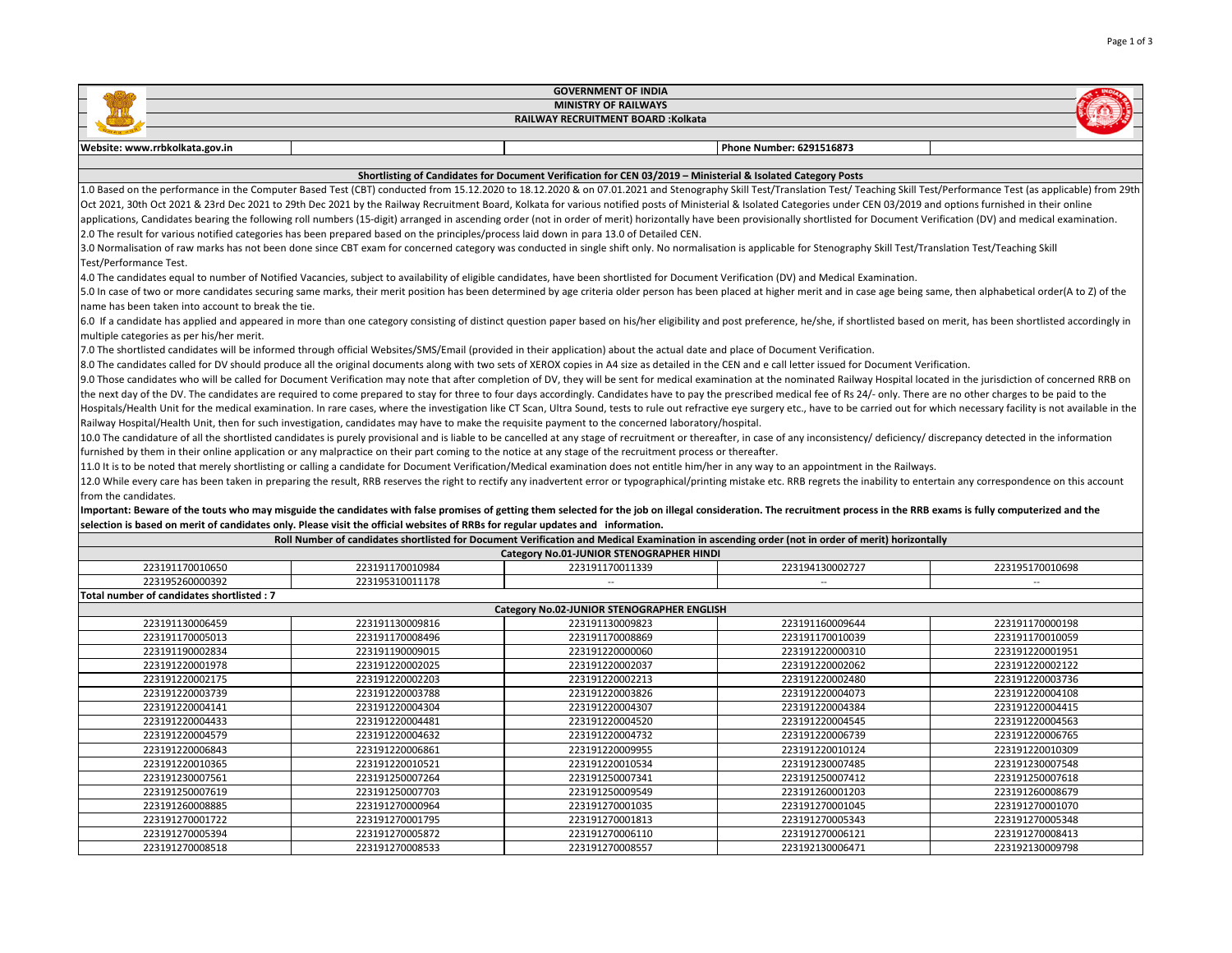|                                             |                 | <b>GOVERNMENT OF INDIA</b>                                      |                          |                             |  |
|---------------------------------------------|-----------------|-----------------------------------------------------------------|--------------------------|-----------------------------|--|
| <b>MINISTRY OF RAILWAYS</b>                 |                 |                                                                 |                          |                             |  |
|                                             |                 | RAILWAY RECRUITMENT BOARD : Kolkata                             |                          |                             |  |
|                                             |                 |                                                                 |                          |                             |  |
| Website: www.rrbkolkata.gov.in              |                 |                                                                 | Phone Number: 6291516873 |                             |  |
|                                             |                 |                                                                 |                          |                             |  |
| 223192170003281                             | 223192170003316 | 223192170005020                                                 | 223192170005051          | 223192170009479             |  |
| 223192170010062                             | 223192170010103 | 223192190008178                                                 | 223192220000115          | 223192220000263             |  |
| 223192220000365                             | 223192220002110 | 223192220002126                                                 | 223192220002534          | 223192220003740             |  |
| 223192220004019                             | 223192220004114 | 223192220004204                                                 | 223192220004218          | 223192220004901             |  |
| 223192220004923                             | 223192220010261 | 223192220010538                                                 | 223192220010579          | 223192260007211             |  |
| 223192260007880                             | 223192270001023 | 223192270005518                                                 | 223192270005680          | 223192270005886             |  |
| 223192270005967                             | 223193220004628 | 223194130009510                                                 | 223194130009512          | 223194130009526             |  |
| 223194130009534                             | 223194130009826 | 223194170002585                                                 | 223194170002595          | 223194170002599             |  |
| 223194170010046                             | 223194190008214 | 223194190008979                                                 | 223194190009048          | 223194220000280             |  |
| 223194220001969                             | 223194220002016 | 223194220002035                                                 | 223194220002041          | 223194220002220             |  |
| 223194220004315                             | 223194220004416 | 223194220004424                                                 | 223194220004500          | 223194220004611             |  |
| 223194220004624                             | 223194220004643 | 223194220004752                                                 | 223194220004771          | 223194220004803             |  |
| 223194220004914                             | 223194220006844 | 223194220010343                                                 | 223194220010542          | 223194220010562             |  |
| 223194250006526                             | 223194250007614 | 223194250007615                                                 | 223194250007617          | 223194250007668             |  |
| 223194250007693                             | 223194250009596 | 223194260000437                                                 | 223194260007743          | 223194260007764             |  |
| 223194260007767                             | 223194260007882 | 223194260007912                                                 | 223194260007932          | 223194260007952             |  |
| 223194260008157                             | 223194260008653 | 223194260008670                                                 | 223194260008723          | 223194260008891             |  |
| 223194260010483                             | 223194270000861 | 223194270000918                                                 | 223194270001137          | 223194270002998             |  |
| 223194270005263                             | 223194270005376 | 223194270005868                                                 | 223194270005873          | 223194270005889             |  |
| 223194270005971                             | 223194270005998 | 223194270006125                                                 | 223194270006144          | 223194270006234             |  |
| 223194270008371                             | 223194270008386 | 223194270008540                                                 | 223195120006359          | 223195190005096             |  |
| 223195190005149                             | 223195220004107 | 223195220004462                                                 | 223195220004497          | 223195230007521             |  |
| 223195240006504                             | 223195250007624 | 223195250009568                                                 | 223195260007886          | 223195260007933             |  |
| 223195260008054                             | 223195260009368 | 223195260010477                                                 | 223195270005273          | 223195310008785             |  |
| Total number of candidates shortlisted: 205 |                 |                                                                 |                          |                             |  |
|                                             |                 | Category No.03-JUNIOR TRANSLATOR HINDI                          |                          |                             |  |
| 223191190012840                             | 223191220004772 | 223191220012430                                                 | 223191220012457          | 223191220012566             |  |
| 223191220012707                             | 223191220012785 | 223191220012831                                                 | 223191260012323          | 223192170012374             |  |
| 223192220012415                             | 223192220012489 | 223192220012683                                                 | 223192220012697          | 223192220012701             |  |
| 223192220012725                             | 223193170012379 | 223193220012431                                                 | 223193220012508          | 223193220012676             |  |
| 223194140012357                             | 223194220003487 | 223194220012411                                                 | 223194220012422          | 223194220012533             |  |
| 223194220012625                             | 223194220012652 | 223194220012713                                                 | 223194220012751          | 223194220012819             |  |
| 223194260012314                             | 223194260012315 | 223194260012328                                                 | 223194270012336          | 223195170012369             |  |
| Total number of candidates shortlisted: 35  |                 |                                                                 |                          |                             |  |
|                                             |                 | Category No.04-STAFF and WELFARE INSPECTOR                      |                          |                             |  |
| 223191160011466                             | 223191190011754 | 223191220011509                                                 | 223191220011640          | 223191220011663             |  |
| 223191220011724                             | 223192270011470 | 223194190009128                                                 | 223194260011442          |                             |  |
| Total number of candidates shortlisted : 9  |                 |                                                                 |                          |                             |  |
|                                             |                 |                                                                 |                          |                             |  |
|                                             |                 | Category No.05-CHIEF LAW ASSISTANT                              |                          |                             |  |
| 223191190012287                             | 223191220012203 | 223191260011807                                                 | 223192220011938          | 223193260011818             |  |
| 223193270011883                             | 223194220011947 | 223195260011786                                                 | 223195260011789          | 223195260011847             |  |
| Total number of candidates shortlisted: 10  |                 |                                                                 |                          |                             |  |
|                                             |                 | Category No. 06-LAB ASSISTANT GRADE III CHEMIST and METALURGIST |                          |                             |  |
| 223191220008308                             | 223191220012960 | 223191220012994                                                 | 223193260012896          | 223194220012957             |  |
| 223194260012856                             | 223194260012862 | 223194260012867                                                 | 223194260012868          | 223194260012899             |  |
| 223194270012909                             | 223194270012916 | $\mathbb{L} \mathbb{L}$                                         | $\sim$                   | $\mathcal{L}_{\mathcal{A}}$ |  |
|                                             |                 |                                                                 |                          |                             |  |

Category No. 10-SENIOR PUBLICITY INSPECTOR

Total number of candidates shortlisted : 12